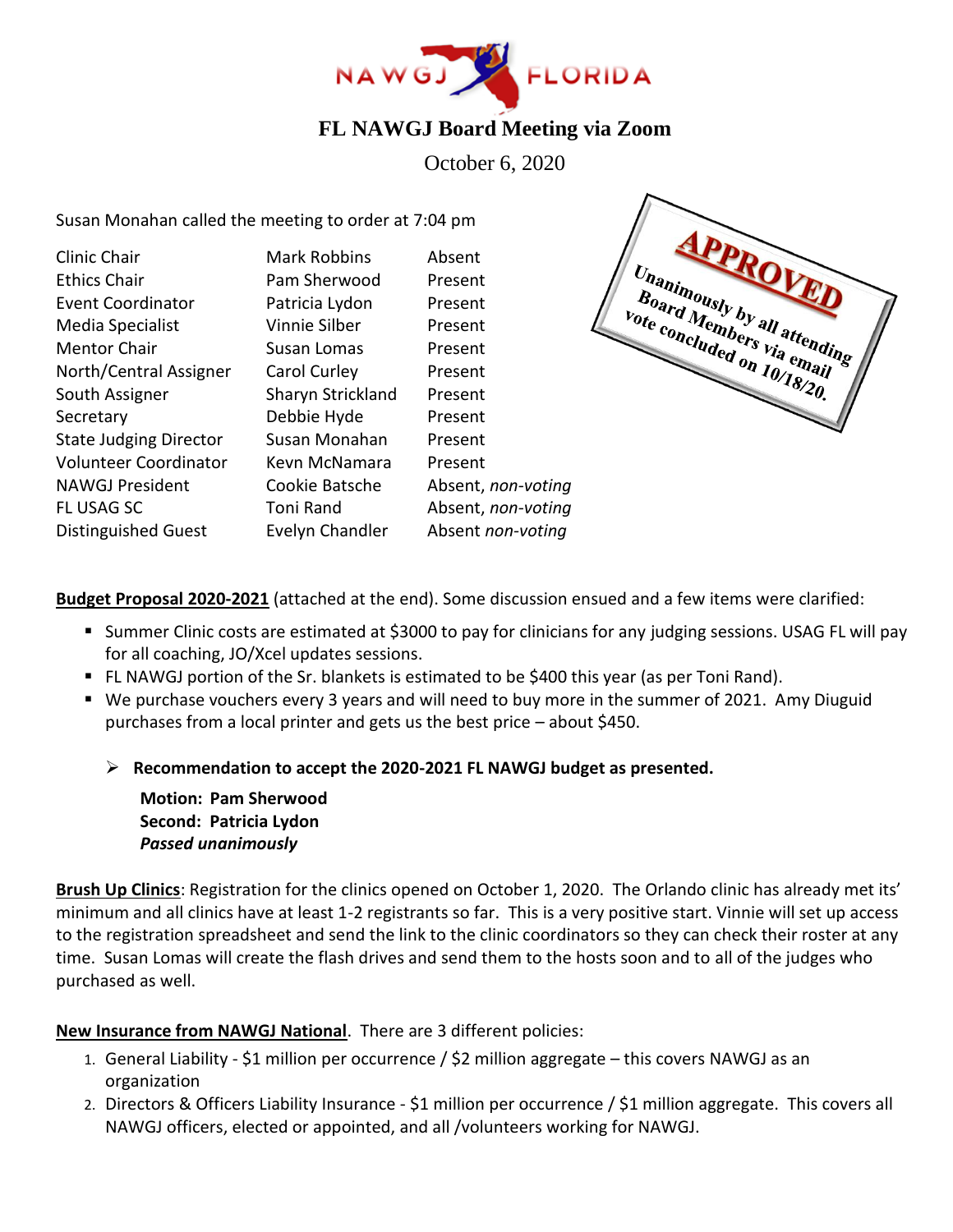3. Professional Liability Insurance - \$1 million per occurrence / \$1 million aggregate. This covers our NAWGJ active members when they are performing judging related activities at a meet, critique, camp or clinic.

#### **New NAWGJ Canons**. There are 2:

- 1. Any contact list generated for NAWGJ is confidential and shall be used for the sole purpose of NAWGJ business - cannot use the NAWGJ roster to sell personal items.
- 2. A judge shall never claim credit for attending any course, online or in-person in which they have not fully participated.

**GymJas**. There is a new button at the very bottom of the home page called Activity Reports. This allows judges to register uncontracted events. Susan M. will send out an email to the general membership tomorrow and make them aware of this button and how to use it.

**National Judges' Cup**. As of this date, there are approximately 300 athletes registered for the meet. The registration period is still open for another month and after that time, the NJC Committee will determine if they need to make changes (go virtual, cancel, etc.) or not. We had 3 judges send in their applications to attend. This sparked some good conversation about each candidate.

➢ **After some discussion, it was recommended that FL NAWGJ accept Catherine Johnston as our FL representative to send to National Judges' Cup (January 8-10, 2021 in Louisville, KY).** 

**Motion: Patricia Lydon Second: Kevn McNamara** *Passed unanimously* 

**Open Forum:** We had some discussion about break time clarification. At this time, AAU and USAG have modified their break time guidelines and both are a little different. These modifications (for both programs) are for THIS SEASON ONLY, unless stated otherwise by their respective decision-making committees.

### **Our next Board meeting will be announced at a later date.**

➢ **Moved to adjourn the meeting.**

**Motion: Susan Lomas Second: Sharyn Strickland** *Passed unanimously*

**Meeting adjourned at 7:55 pm**